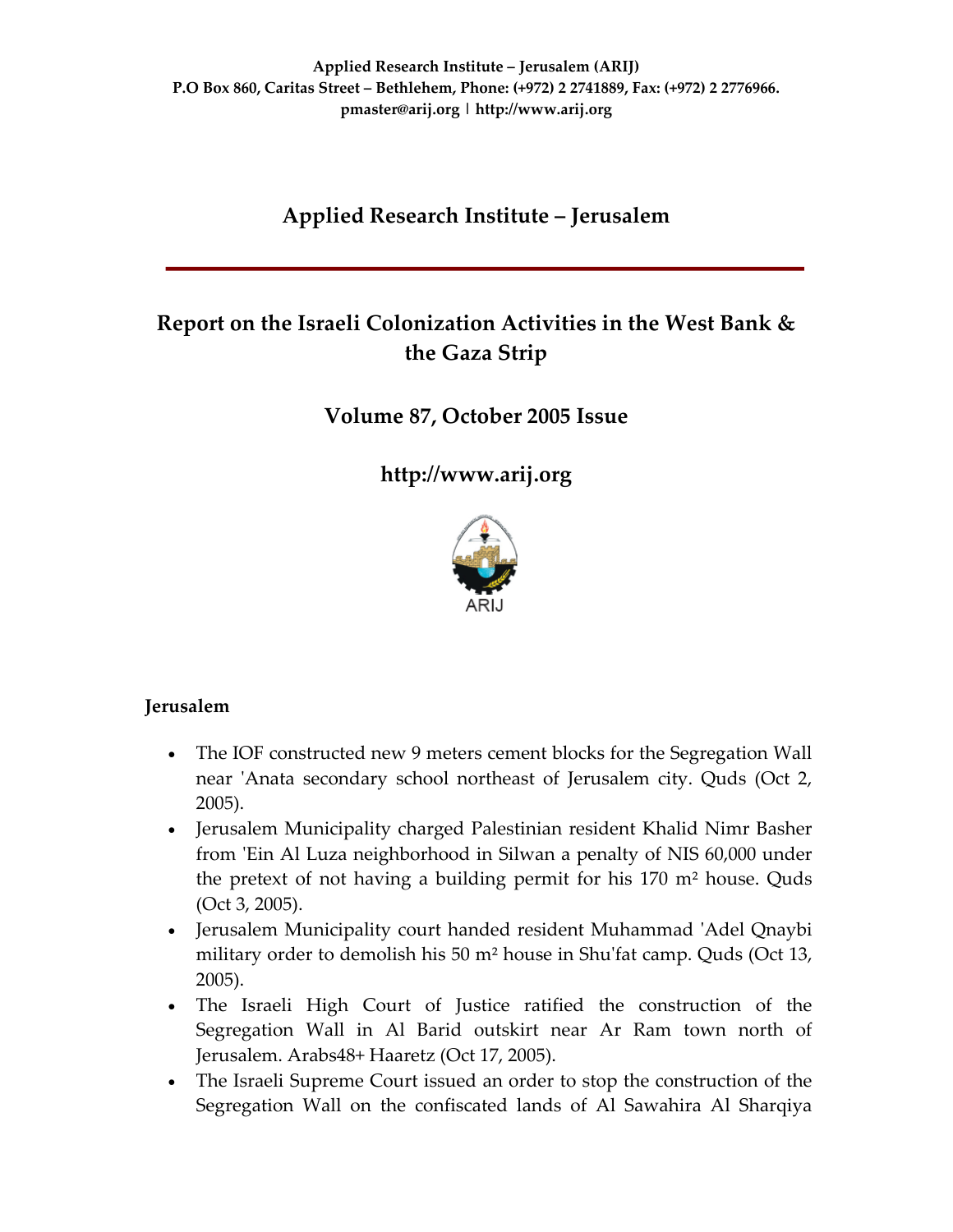southeast of Jerusalem city saying that the confiscation of the lands is illegal. Wafa (Oct 31, 2005).

### **Bethlehem**

- The Israeli settlers uprooted more than 210 fruitful trees near Alon Shevot settlement in Artas village south of Bethlehem city. The trees are owned by Salah, ʹAli and Mahmoud Shahen. Wafa (Oct 3, 2005).
- The Israeli bulldozers uprooted 150 Vine and Almond trees in Khalet El ʹEin in Al Khadr village west of Bethlehem city. Quds (Oct 6, 2005).
- The Israeli bulldozers razed tens of dunums of lands in Al Sawahrs Al Sharqiya town to expand the borders of Kedar and Maʹale Adumim settlements and to construct parts of the Wall in the area. Quds (Oct 17, 2005).
- The Israeli forces hindered Palestinian landowners in Beit Jala town from accessing their lands to harvest their Olive trees in the areas of Bier ʹOna and Wad Ahmad near Gilo settlement. Quds (Oct 17, 2005).
- The Israeli forces demolished more than 12 booths near the northwestern entrance of Al Khader village south of Bethlehem city. Wafa (Oct 19, 2005).
- The Israeli forces installed new cement wall blocks opposite to Rachel's Tomb area at the northern entrance of Bethlehem city in a way to annex as much parts of the area to Jerusalem Municipal boundaries. Quds (Oct 20, 2005).
- The Israeli forces hindered Palestinian landowners in Beit Sahour city from accessing their lands to harvest their Olive trees in Jabal Al Dik near the Orthodox housing complex and warned them of not accessing their lands unless they have permits issued from Gush Etzion coordination office west of Bethlehem city. Quds (Oct 25, 2005).

### **Tubas**

- Israeli contractors took over a huge amount of agricultural soil from Al Joubiya area east of 'Ein El Bayda village in the northern valleys. The soil was transferred to the Israeli Settlements situated in the nearby at favor of using it for constructional purposes. Wafa (Oct 10, 2005).
- The Israeli bulldozers razed lands near Hamadat settlement, on the eastern side of Sahl Al Beqaʹa in Tubas north of the West Bank. Wafa (Oct 13, 2005).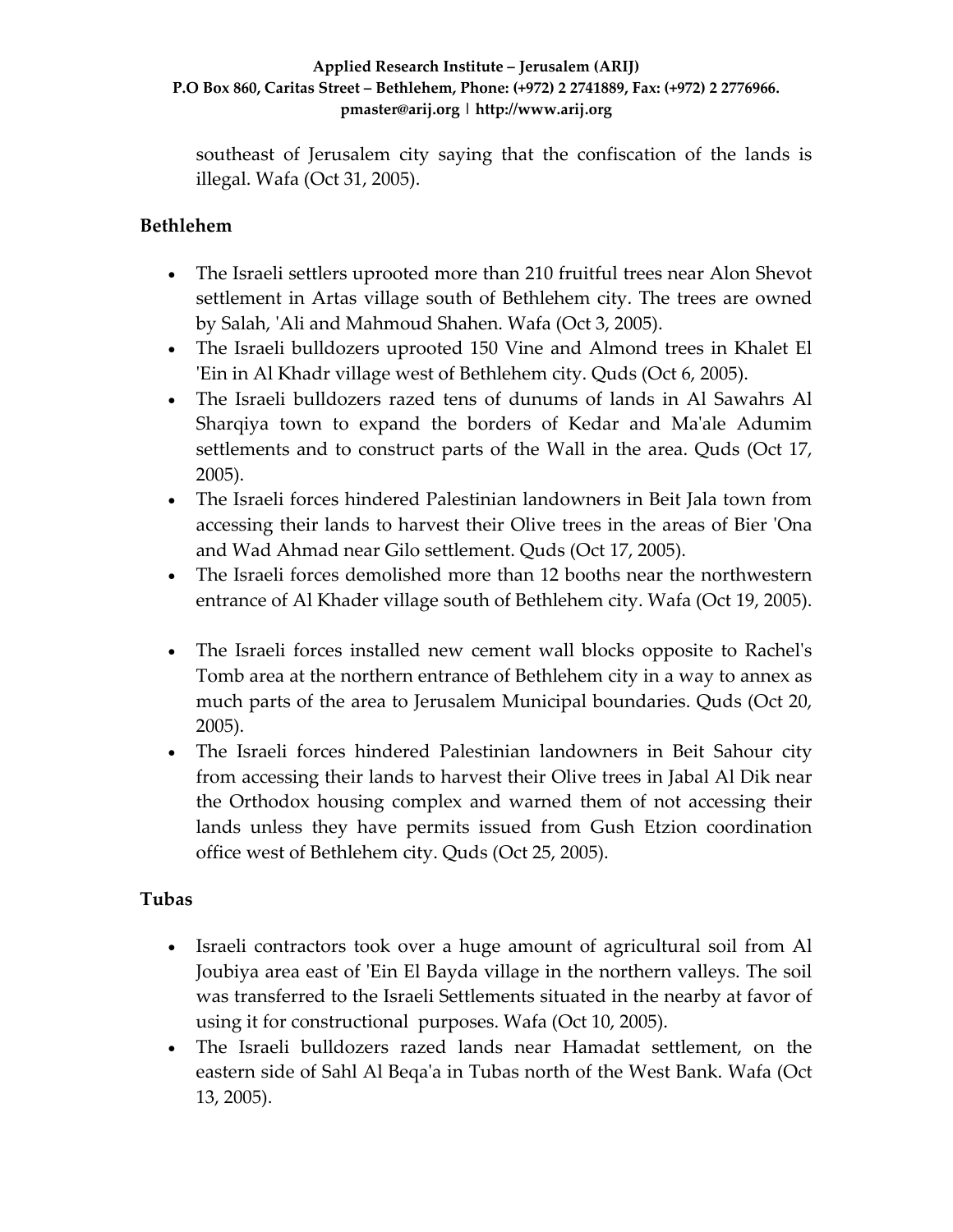- In a report issued by Al Marsad institution, a Palestinian center for monitoring the Israeli activities in the West Bank, assured that the Israeli authorities confiscated more than 1000 dunums of lands during the last three months and attached them to Rotem settlement in Wadi El Maleh area in the northern valleys east of Tubas city; whereby, another constructional activities are taking place in the nearby settlements of Maskot and Bisakot. Wafa (Oct 17, 2005).
- The Israeli forces demolished several numbers of caravans and barracks near 'Atouf village east of Tubas owned by Bani Odeh. Wafa (Oct 24, 2005).

### **Salfit**

• The IOF hindered Palestinian residents of Mas-ha, Bidya and Az Zawiya villages west of Salfit city from accessing their lands behind the Wallʹs path and closed the Wall gates under the pretext of military closure. Wafa (Oct 31, 2005).

### **Ramallah**

- The Israeli authorities issued new military order to confiscate 613 dunums of lands in Deir Ghasana town to construct part of the Segregation Wall in the area. The wall will also affect the villages of Bani Zeid Al Gharbiya, Beit Rima and Deir Ghasana. Wafa (Oct 2, 2005).
- Settlers of Beir Arye settlements damaged 500 Vine trees owned by Al Bashayra family in 'Aboud village northwest Ramallah city. Quds (Oct 9, 2005).
- The Israeli authorities turned the Jerusalem‐Ramallah road (between Shu'fat southern entrance and Beit Hanina neighborhood) to one lane to continue working on the "Tram-way" which will link Pisgat Ze'ev settlement and the western parts of Jerusalem city. Wafa (Oct 19, 2005).

### **Jenin**

- The Israeli forces hindered Palestinian land-owners in Ya'bad town from accessing their Coals under the threat of weapons. Wafa (Oct 2, 2005).
- The IOF hindered Palestinian residents of Ya'bud village, west of Jenin city, from accessing their lands to harvest their Olive trees. Quds (Oct 2, 2005).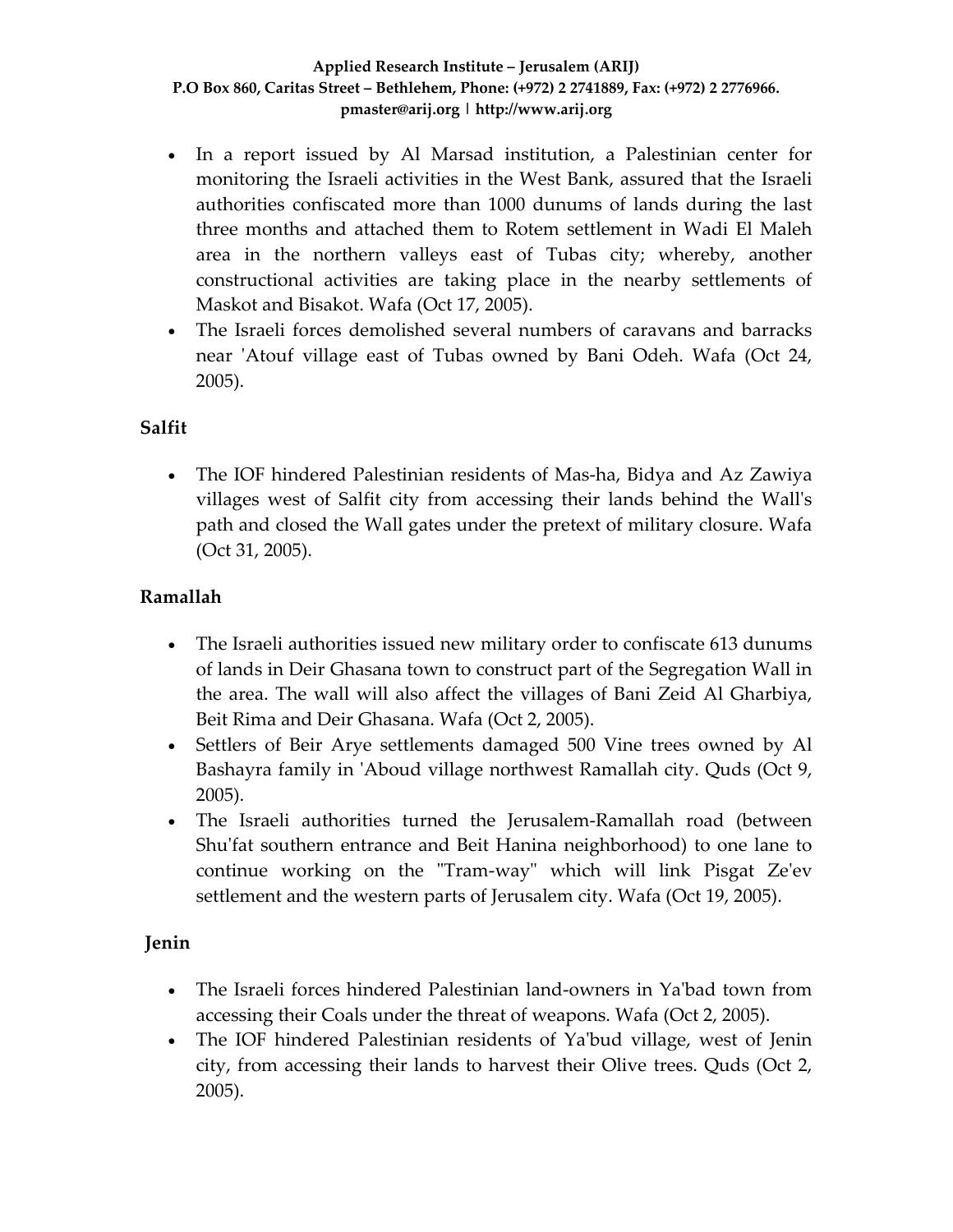### **Hebron**

- The Israeli forces handed Palestinian residents of Yatta and Dura military order # (T/92/05) to confiscate 7 m² of lands mainly in block 13 in Dura in the areas of Qan Resh, Khalet Abu Fisha and Khirbet Karma and lands of Umm El 'Amed in Yatta town to install military equipments around 'Otani'l settlement. ARIJ (Oct 1, 2005).
- The IOF took over the fifth floor of a building owned by Ashraf Muhammad ʹAli Al Raghaby in Hebron city and turned it into a military barrack. Quds (Oct 2, 2005).
- The Israeli settlers took over a Palestinian house north of Neve Daniel settlement and turned it into a military barrack. Arabs48 (Oct 9, 2005).
- Settlers of Karmʹil settlement razed lands and added caravans on lands owned by Al Hadalin family south of Hebron city to expand the settlement's area; whereby, settlers of Aveti east of Yatta town razed lands owned by Abu ʹAram family for the same reason. Wafa (Oct 10, 2005).
- The IOF took over the second floor of the two-storey house of Mustafa ʹAbed Allah Zayna north of Yatta town and turned it into a military post. Wafa (Oct 11, 2005).
- Settlers of Abraham Aveno in the Old city of Hebron city put fire into a commercial store owned by Al Jaʹbary and Shabana families, causing severe damages to the properties. Wafa (Oct 17, 2005).
- The IOF took over two houses owned by Salah Omar and Hassan 'Alkam Al Shahatet in Kharsa and Dura towns, and turned them into military posts. Wafa (Oct 19, 2005).
- The Israeli settlers and the Israeli forces took over tens of dunums of agricultural lands in Al Samuʹ town south of Hebron city. Among the owners, the following owners were known: Othman Odeh Al Mahareq and Abu ʹAwad family. Wafa (Oct 23, 2005).
- The IOF took over two houses in Al Samu' and Al Tabaqa towns south and southwest of Hebron city and turned them into military barracks. The houses are owned by Yousef Shehda Hamdan and Rajeh Abu Tabekh. Wafa (Oct 25, 2005).
- The IOF took over the house of Yunis Muhammad 'Ali Omar in Kinar area east of Dura town to the south of Hebron city and forced all residents to evacuate the house under the threat of weapons. Quds (Oct 27, 2005).
- The IOF took over the two house of Muhammad Isma'il 'Awad and Muhammad Musa Muhammad Abu ʹAram in Yatta town south of Hebron city and turned them into a military barrack. Wafa (Oct 31, 2005).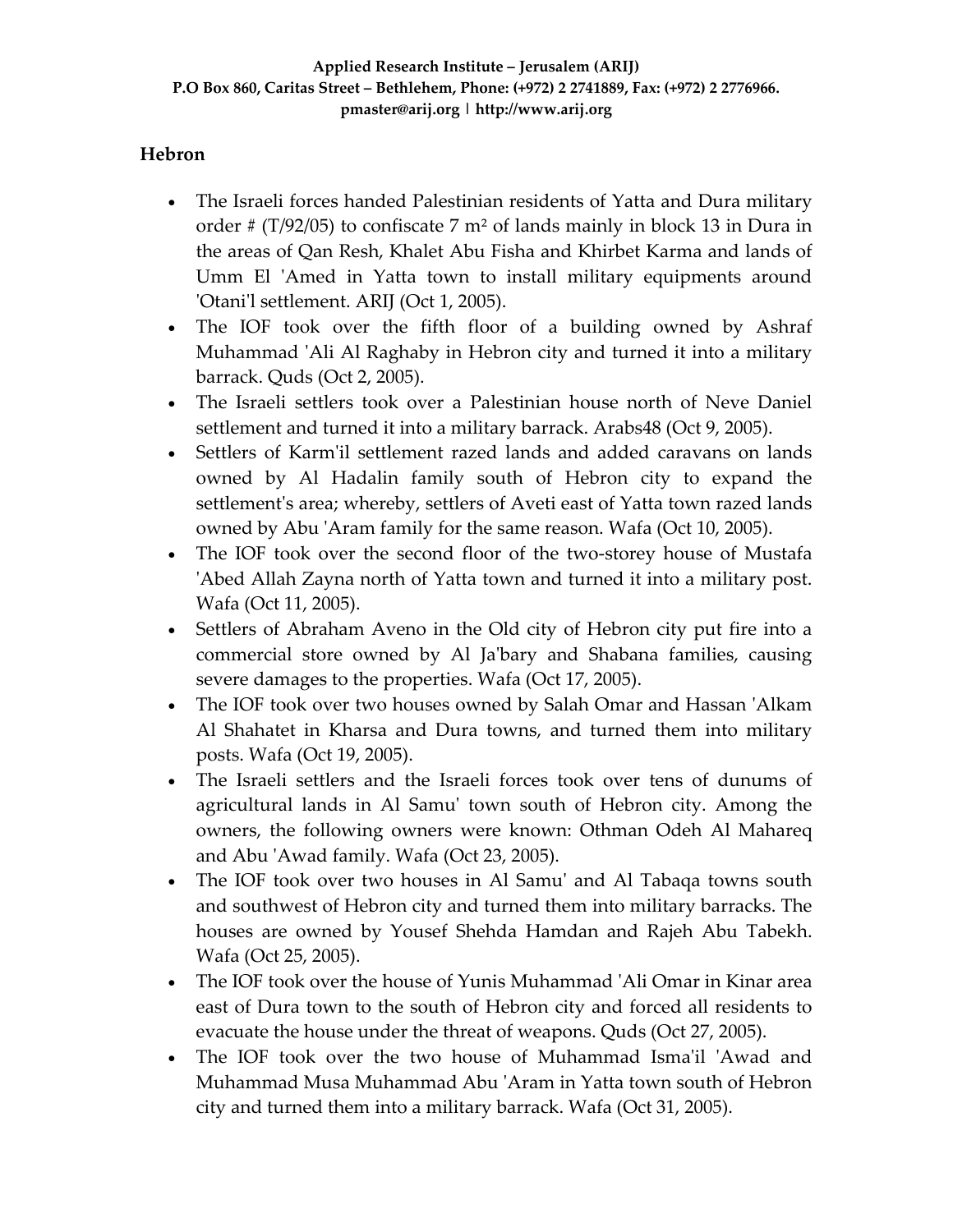• Settlers of Susiya settlement east of Yatta town stole huge amounts of Olives planted on 15 dunums of lands owned by Khalil Muhammad 'Awad Allah Al Shamesty, Muhammad Ibrahim Al Batsh, Muhammad Yousef Al Batsh, Musa 'Atta Allah Al Shamesty, Khalil Muhammad Hussein Al Shamesty and Reziq ʹAwad Allah Al Shamesty. Wafa (Oct 31, 2005).

#### **Nablus**

- The IOF closed all entrances connecting Bizariya village in Nablus with Ramin and ʹAnabta towns in Tulkarm with earth mounds and prevented residents from accessing them. Quds (Oct 3, 2005).
- The Israeli authorities handed out residents of Sebastiya, Al Naqura and Deir Sharaf villages military orders to confiscate lands; the first military order stipulates the confiscation of 60 dunums of lands to erect a security zone in the west, southwest and northwest of Shavei Shomron settlement with 3 Km length and 26 m wide; as a result more than 100 dunums of lands will be isolated. The second military order prevents Palestinian residents from building in the area; whereby the third order declares the area as "Closed Military Area" where residents are hindered from accessing their lands without a permit issued by the Israeli Civil Administration. Quds (Oct 5, 2005).
- The Israeli forces hindered Palestinian resident Sami Yousif from accessing his 60 dunums of lands at favor of harvesting his Olive trees near Al Kana settlement in Al Zawiya village west of Nablus city. Quds (Oct 13, 2005).
- Israeli settlers of Itamar west of Beit Furik village aggressed on Palestinian houses owned by Bashir Yousef Mahmoud Mletat and Nizam Fawaz Hussein Hanini, causing severe damages to the properties. Quds (Oct 16, 2005).
- Israeli settlers of Allon Moreh put fire into 300 dunums of lands planted with Olive trees. Major damage were reported. Palestine monitor (Oct 18, 2005).
- Settlers of Allon Moreh, east of Nablus city, put fire into 150 dunums of agricultural lands planted with Olive trees and field crops owned by Fawzat Shtayeh, Adel Odeh and Walid Shtayeh; whereby, another 7 dunums planted with Wheat were burned in Sahl Hawwara, Al Zawiya and Al Lubban causing severe damages. Lands belong to Mohammad Dumeidi. Quds (Oct 17, 2005).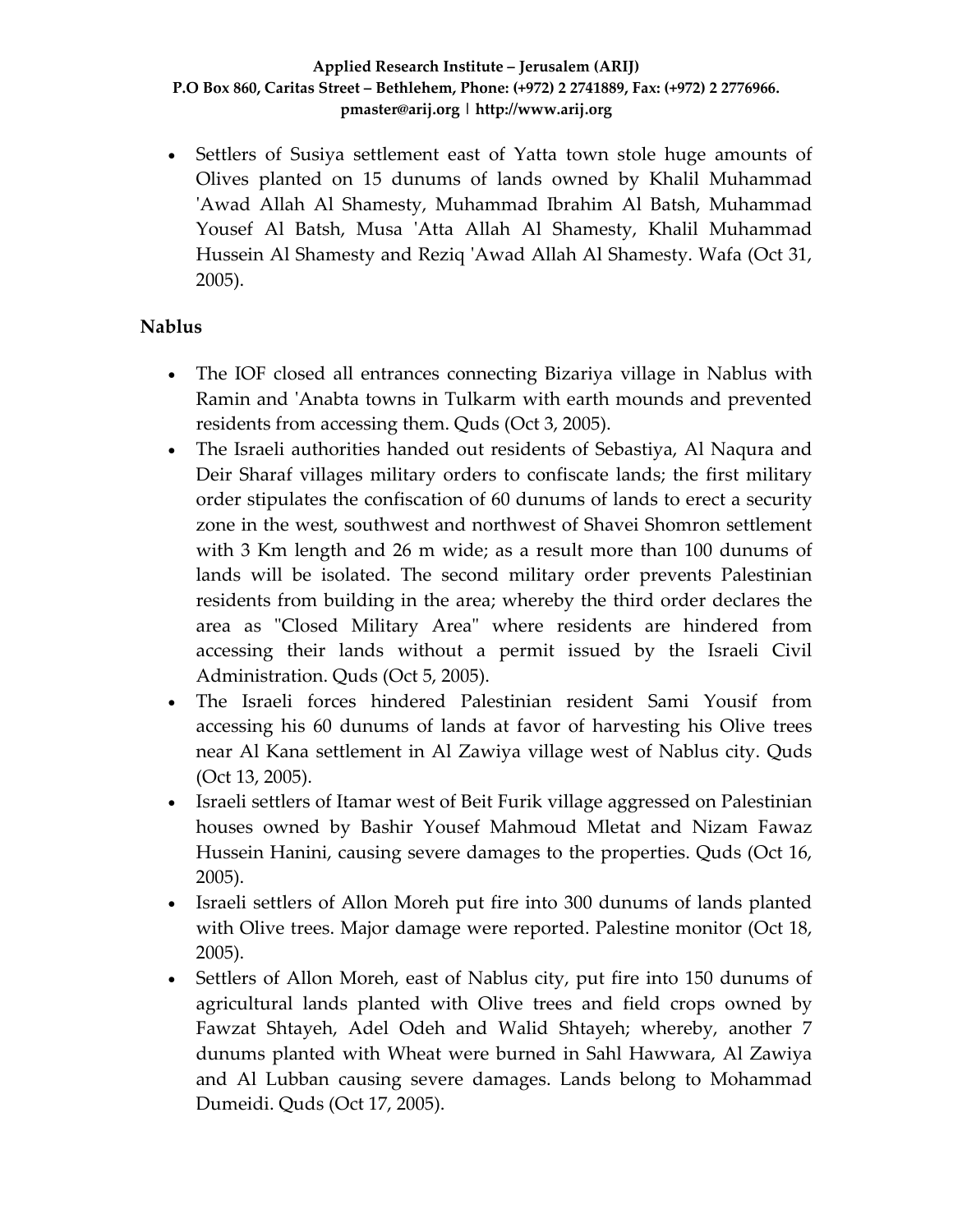- The Israeli settlers uprooted more than 200 Olive trees in Salem village, east of Nablus city. Jerusalem post (Oct 20, 2005).
- The Israeli bulldozers razed areas of lands in Marda village near the Trans Samarian road at favor of surrounding the village with 5 meters high fence. Quds (Oct 20, 2005).
- The IOF staged into 'Asera Al Shamaliya village in Nablus governorate and dynamited the house of Jawabreh family, causing severe damages to the house. Wafa (Oct 22, 2005).
- The Israeli forces will construct a new checkpoint at Tafuh junction south of Nablus city which will isolate north of the West Bank from its south. It is worth mentioning that this checkpoint will include 10 lanes, out of which, eight will go south while and the remaining two will be set to north. Quds (Oct 31, 2005).

### **Tulkarm**

• The Israeli forces hindered Palestinian landowners of Ar Ras and Kafr Sur from accessing their lands behind the Wall. Quds (Oct 17, 2005).

## **Qalqiliya**

- Settlers of Kidumim hindered Palestinian landowners in Kafr Qaddum east of Qalqiliya city from accessing their lands to harvesting their Olive trees. Wafa (Oct 19, 2005).
- Settlers of Kidumim took over a house in Jet town east of Qalqiliya city and turned it into a military post. Wafa (Oct 28, 2005).
- The Israeli forces evacuated 150 settlers from an outpost near Kidumim settlement east of Qalqilyia city and will evacuate another one near Alon Moreh settlement. Quds (Oct 28, 2005).

### **Gaza**

• The Israeli troops started constructing a new fence east of Khan Yunis governorate and new military watch towers. In addition, the IOF started erecting a new 15m wide colonial road on lands owned by Abu Daka, Abu ʹAnza and Abu Latifa families. Moreover, the IOF also expanded the military base east of Al Farahin neighborhood and constructed three towers in the area. Arabs48 (Oct 2, 2005).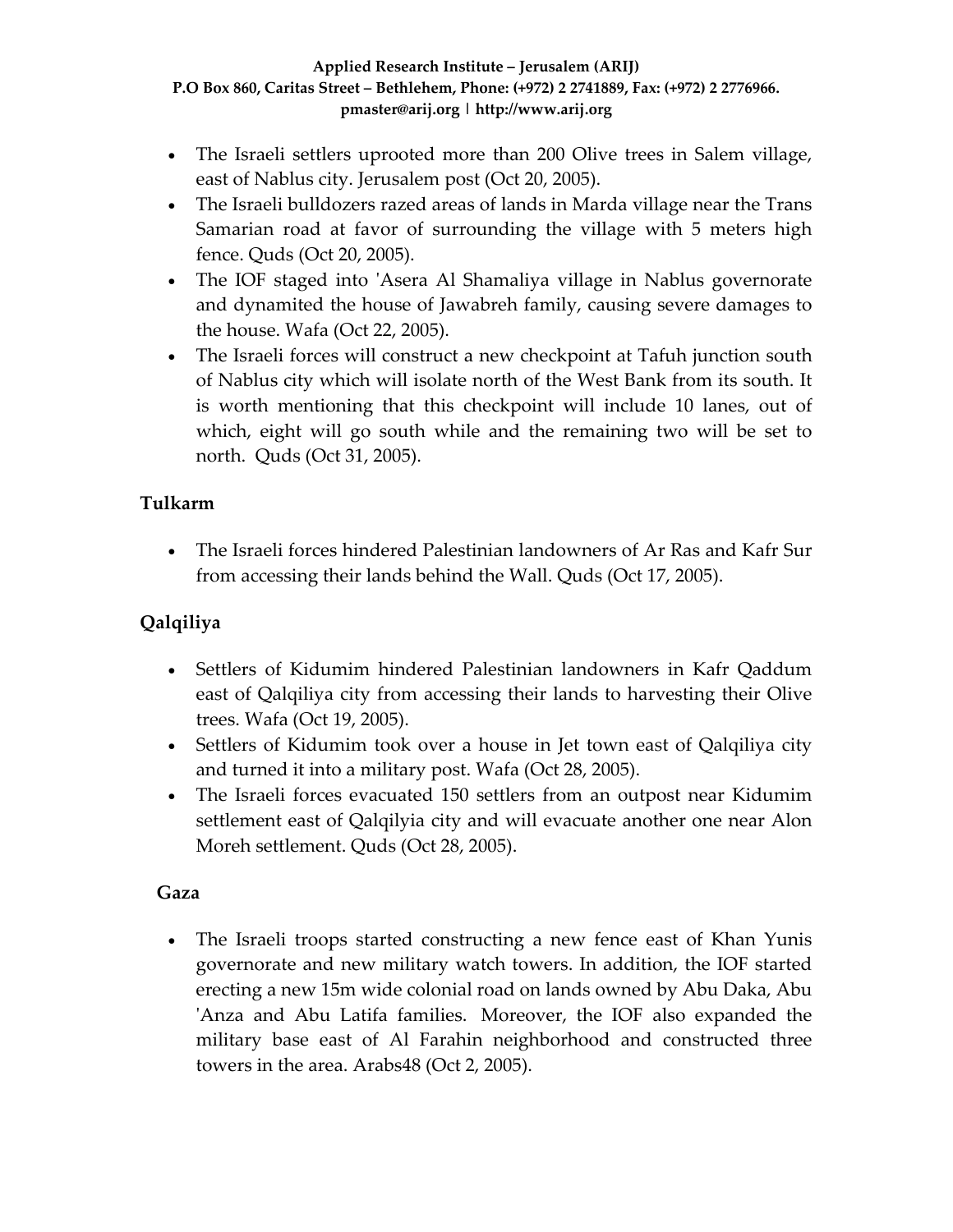- The Israeli bulldozers continued razing lands in 'Abasan Al Kabera area east of Khan Yunis governorate to erect a new road outside the eastern border of the Strip. Among the owners, the following were known was Abu Ahmad Abu ʹAnza. Wafa (Oct 4, 2005).
- The IOF constructed two 5-meters high military watch towers east of Khuza'a town in the eastern part of Khan Yunis and supplied them with military equipments. Wafa (Oct 24, 2005).
- The Israeli forces shelled on the Palestinian houses in Khan Yunis city south of the Gaza Strip, causing severe damages to the properties. Wafa (Oct 25, 2005).
- The IOF demolished the house of 'Abed El Karim Jum'a in Rafah south of the Strip and caused severe damages to two other nearby houses due to the heavy shelling the area received. Wafa (Oct 25, 2005).
- The IOF shelled on Gaza European hospital in Khan Yunis south of the Strip, causing severe damages to the buildings. Wafa (Oct 25, 2005).
- The Israeli authorities are planning to construct a security zone inside the Gaza Strip. Arabs48 (Oct 29, 2005).
- Governor of Khan Yunis assured that the total losses in the governorate since the beginning of the second Intifada in September 2000 and until recently reached to \$ 600 million. Quds (Oct 31, 2005).

### **Others**

- The World Bank supports building a transit passage between the Gaza Strip and the West Bank. The plan will examine transit options such as a multilane road crossing Israel in a deep trench, an elevated road and a rail link between Erez checkpoint with northern Gaza and the Tarqumiya checkpoint near Hebron, the Palestinian Authority would be responsible for the passage which will be completed in January. Haaretz (Oct 8, 2005).
- 15 Jewish families from the Gaza community of Morag moved to the settlement of Tene Omarim south of Har Hebron, beyond the pre‐1967 border. Jerusalem post (Oct 10, 2005).
- Two French companies are willing to construct new Tramway which will connect the two settlements of Pisgat Zeev with the French Hill in Jerusalem. This project will cost of about 400 million Euros and will be used in the year 2008. Quds (Oct 15, 2005).
- Settlers from Eli Sinai are demanding that the government provide them with beachfront properties at Palmahim at a cost of \$240,000 to \$300,000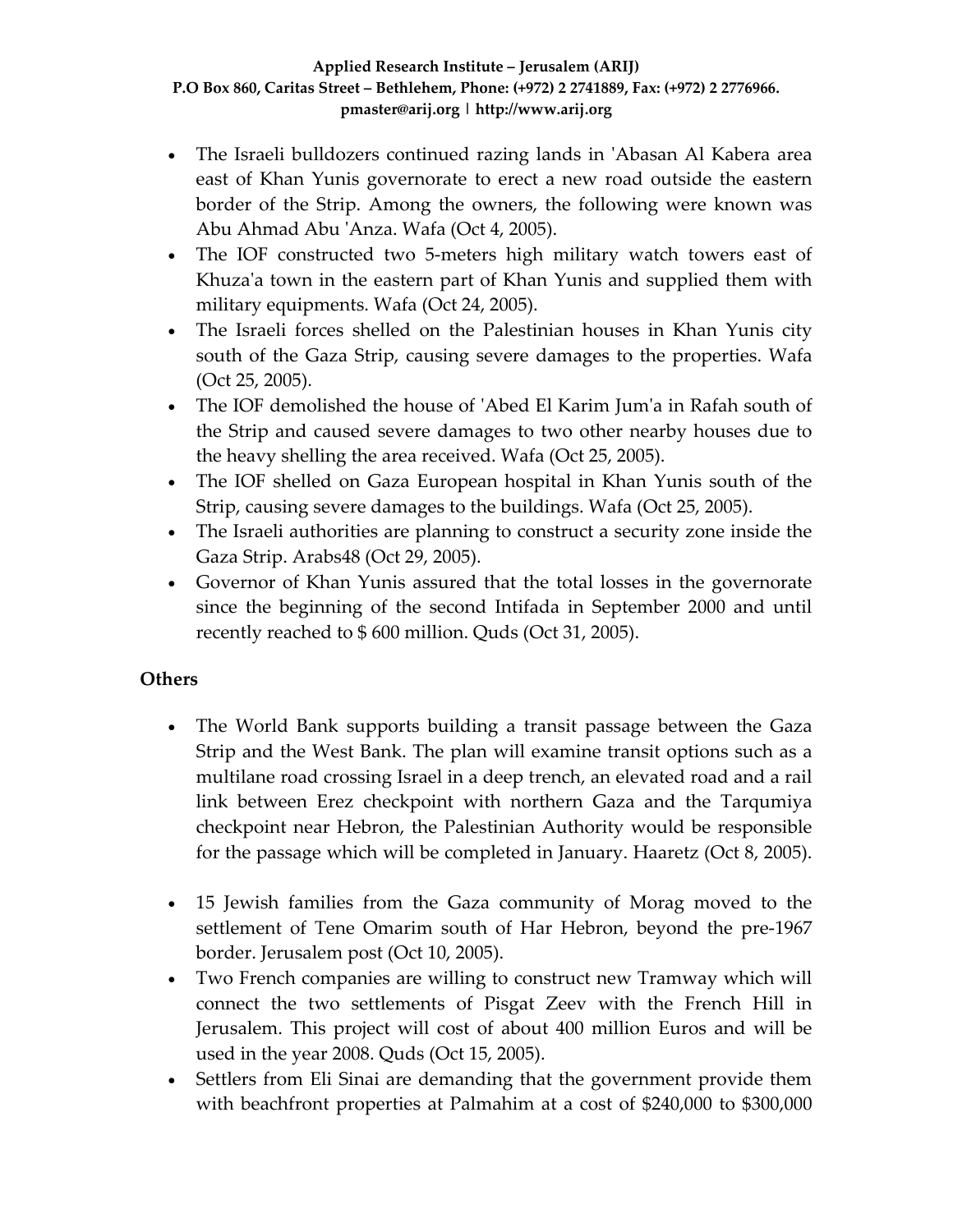per family. They have demanded that the government house them in the area of the holiday village at Nitzanim, or the holiday village in Ashkelon, or in the vicinity of the basic training camp in Zikim or Nitzanim, or in the Palmahim region. It is worth mentioning that, for the past two months Eli Sinai residents have had at their disposal trailer homes in three kibbutzim ‐ Mefalsim, Or Haner and Karmiya. Jerusalem Post (Oct 18, 2005).

- The Israeli governorate is planning to populate the Galilee, Jezreel Valley and Golan Heights. More than 10,000 homes in 104 communities are to be offered at reduced prices. Jerusalem Post (Oct 20, 2005).
- An Israeli plan to permanently separate Israeli and Palestinian traffic on main roads across the West Bank. The idea was gradually separate the road systems to reduce friction between Israeli and Palestinian residents in the West Bank. Jerusalem Post (Oct 20, 2005).
- Over the past two months, some 1,100 new settlers have moved to settlements in the West Bank. As has been the case throughout this year, the new settlers of recent weeks have chosen to live in the four major settlements: Upper Modi'in, Upper Betar, Alfei Menashe and Ma'aleh Adumim. In all of 2005, until the beginning of this month, about 12,000 settlers have been added to the population of the West Bank. Haaretz (Oct 23, 2005).
- The Israeli Peace Now movementʹs Settlement Watch project issued a new report on illegal settlement outposts in the West Bank. As of mid‐October 2005, there were 101 illegal outposts in the West Bank, and no outposts had been dismantled over the past few months. Further, 33 outposts now have permanent buildings, recent construction developments have been observed recently at 13 outposts, and land has been prepared for permanent construction in 15 outposts. For instance, new trailers have been added to Avigayil, Givat Hatamar, and Alonei Shilo. A permanent building was added to Migron, while land was prepared for permanent construction at Bruchin, Hanekuda, and Mevoʹot Jericho. A new road is being prepared for Magen Dan, pavement of a new road took place at Beit Hanotzrim, and a road leading to Einav East was significantly upgraded. Outposts containing areas for permanent construction include Ahiya, Hill 851, Pnei Kedem, and Amona. Peace now (Oct 31, 2005).